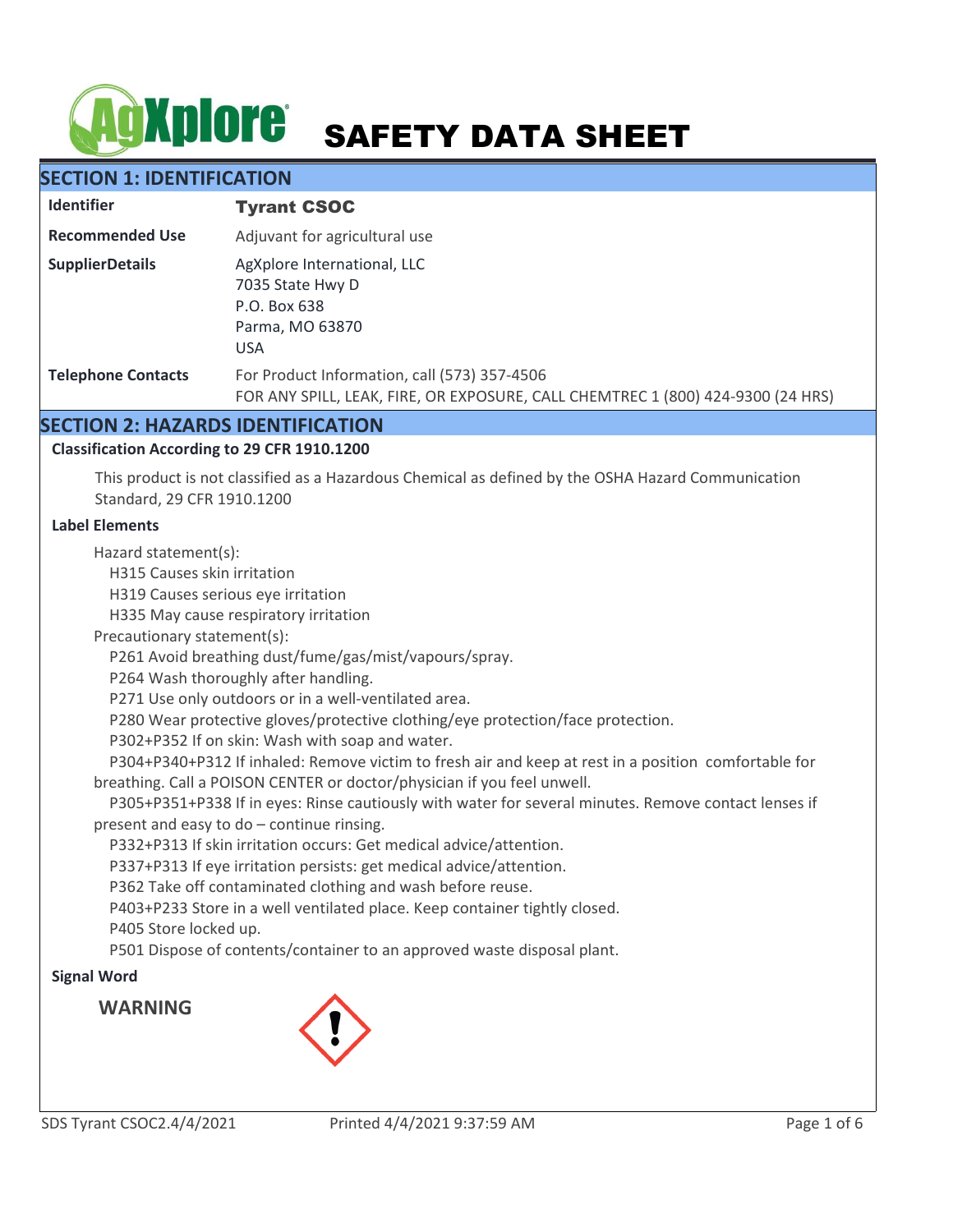# **KEEP OUT OF REACH OF CHILDREN**

#### **Other Hazards**

No other known hazards.

| <b>SECTION 3: COMPOSITION</b> |                             |                   |           |  |
|-------------------------------|-----------------------------|-------------------|-----------|--|
|                               | <b>Ingredient Name</b>      | <b>CAS Number</b> | Percent   |  |
|                               | <b>RBD Seed Oil</b>         | 8001-29-4         | $>60.0\%$ |  |
|                               | Alkylpolyoxyalkylene Esters | Mixture           | $>40.0\%$ |  |

# **SECTION 4: FIRST AID MEASURES**

#### **Description of First Aid Measures**

If symptoms occur, call a poison control center or doctor for treatment advice.

If in eyes: Hold eye open and rinse slowly and gently with water for 15-20 minutes. Remove contact lenses, if present, after the first 5 minutes, then continue rinsing eye.

If on skin: Take off contaminated clothing. Rinse skin immediately with plenty of water for 15-20 minutes.

If swallowed: Call a poison control center or doctor immediately for advice. Have person sip a glass of water if able to swallow. Do not induce vomiting unless told to do so by a poison control center or doctor. Do not give anything by mouth to an unconscious person.

If inhaled: Move person to fresh air. If person is not breathing, call 911 or an ambulance, then give artificial respiration, preferably by mouth-to-mouth, if possible.

#### **Most Important Symptoms and Effects Acute and Delayed**

Eyes: Contact may cause slight temporary eye irritation. Mist may cause irritation. Corneal injury is unlikely.

Skin: Prolonged contact is essentially nonirritating to skin, and is unlikely to result in absorption of harmful amounts. Repeat

#### **Immediate Medical Attention and Special Treatment**

Treat symptomatically. Have container with you when seeking medical advice.

Note to physician: No specific antidote. Treat symptomatically and according to the condition of the patient.

# **SECTION 5: FIRE-FIGHTING MEASURES**

#### **Extinguishing Media**

Use water fog or fine spray, dry chemical fire extinguishers, carbon dioxide fire extinguishers, or foam. Do not use direct water stream, as this may spread the fire.

#### **Special Hazards Arising from the Substance or Mixture**

Avoid inhaling the fumes.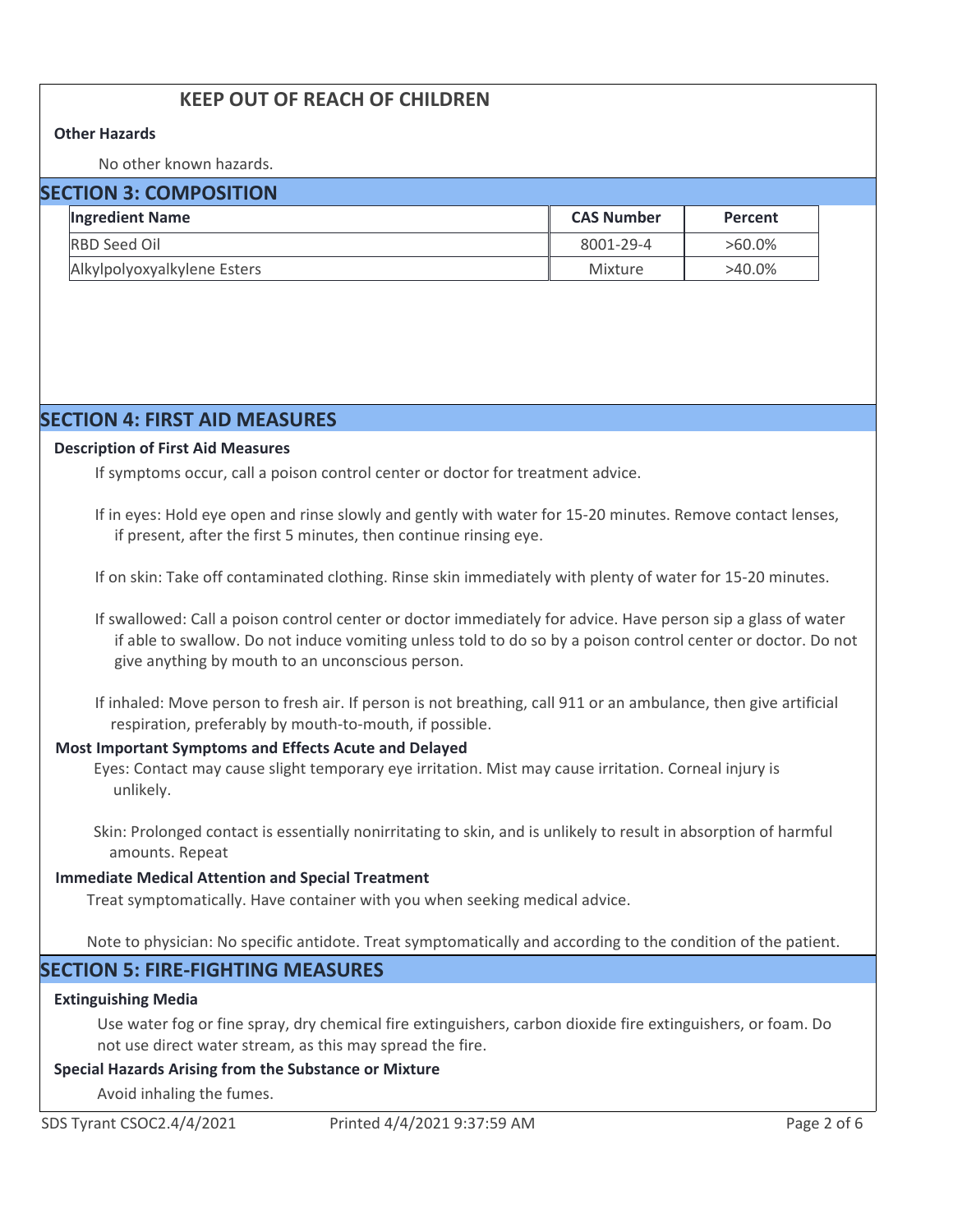#### **Special Protective Equipment and Precautions for Firefighters**

Wear positive-pressure self-contained breathing apparatus (SCBA) and protective fire-fighting gear. If protective equipment is not available or is not used, fight fire from a protected location or safe distance.

Consider the use of unmanned hose holders or monitor nozzles. Keep people away. Isolate the fire and deny unnecessary entry. Move container from fire area if this is possible without hazard.

Immediately withdraw all personnel from the area in case of rising sound from venting safety devices or discoloration of the container. Use water spray to cool fire exposed containers and fire affected zone until fire is out and the danger of reignition has passed.

#### **SECTION 6: ACCIDENTAL RELEASE MEASURES**

#### **Personal Precautions Protective Equipment and Emergency Procedures**

Avoid inhalation of vapors, dusts, and spray mist. Avoid contact with skin and eyes. Spilled material may cause a slipping hazard. Use appropriate personal protective equipment (see section 8).

#### **Environmental Precautions**

Prevent further spillage if safe to do so. Prevent from entering into soil, ditches, sewers, waterways, and/or groundwater.

#### **Methods and Materials for Containment and Cleanup**

Contain spilled material if possible. Absorb with inert material and dispose of in accordance with applicable regulations. See additional information in Section 13 Disposal Considerations.

#### **SECTION 7: HANDLING AND STORAGE**

#### **Advice on Safe Handling**

Wear protective equipment. Avoid contact with eyes, skin, and clothing. Do not eat, drink, or smoke while handling this product. Ensure adequate ventilation. Avoid inhalation of dusts, vapors, or spray mist. Avoid prolonged exposure. Wash hands thoroughly after handling.

#### **Conditions for Safe Storage**

Store in original container. Do not freeze. Store away from direct sunlight or ultraviolet light. Store in a dry place. Do not reuse empty container. Do not allow water to be introduced into container. Do not contaminate water, food, or feed by storage or disposal.

# **SECTION 8: EXPOSURE CONTROLS/PERSONAL PROTECTION**

#### **Control Parameters**

No TLV/PEL listings for this mixture.

Appropriate engineering controls: Provide adequate ventilation. Provide eyewash station and safety shower.

#### **Exposure Controls**

Personal Protective Equipment: Wear splashproof goggles or shielded safety glasses, chemical-resistant gloves, long pants, long-sleeved shirt, shoes plus socks, and a chemical-resistant apron.

| SECTION 9. PHTSICAL AND CHEIVIICAL PROPERTIES |                       |                        |  |                                  |                        |
|-----------------------------------------------|-----------------------|------------------------|--|----------------------------------|------------------------|
|                                               | <b>Physical State</b> | Liquid                 |  | <b>Evaporation Rate</b>          | Not Established        |
|                                               | Appearance/Color      | Yellow/Orange          |  | Specific Gravity (H2O = $1.0$ )  | 0.88                   |
|                                               | Odor                  | Mild Odor              |  | Solubility in Water (by Weight)  | Dispersible            |
|                                               | <b>Odor Threshold</b> | No test data available |  | <b>Autoignition Temperature</b>  | No test data available |
|                                               | рH                    | $6.0 - 7.0$            |  | <b>Decomposition Temperature</b> | No test data available |
|                                               | <b>Freezing Point</b> | 32 °F                  |  | <b>Viscosity</b>                 | Not available          |
|                                               |                       |                        |  |                                  |                        |

# **SECTION 9: PHYSICAL AND CHEMICAL PROPERTIES**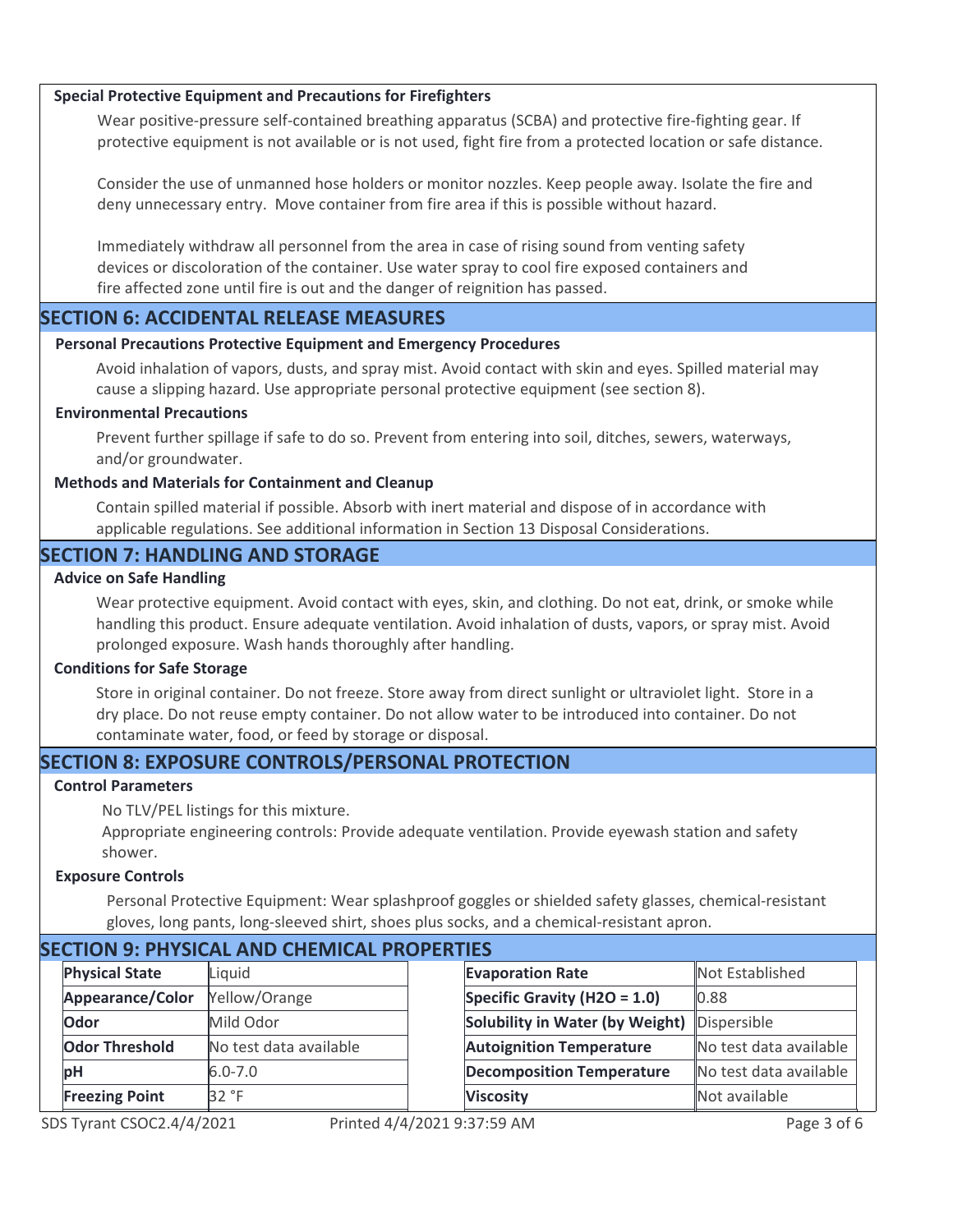| <b>Flash Point</b>    | Closed Cup 102 °C      | <b>Liquid Density</b> | $ 7.4 \text{ lbs/gal}$ |
|-----------------------|------------------------|-----------------------|------------------------|
| <b>Vapor Pressure</b> | No test data available |                       |                        |

# **SECTION 10: STABILITY AND REACTIVITY**

#### **Reactivity**

Stable. No dangerous reaction potential known under normal conditions of use.

#### **Chemical Stability**

Stable under normal temperature and storage conditions.

#### **Possibility of Hazardous Reactions**

Stable under normal conditions.

#### **Conditions to Avoid**

Avoid exposure to strong oxidizers, strong bases, and strong acids. Avoid extreme heat, open flame, sparks, and other sources of ignition.

#### **Incompatible Materials**

Strong acids, strong bases, and strong oxidizers.

#### **Hazardous Decomposition Products**

Decomposition products depend upon temperature, air supply, and the presence of other materials. Decomposition products may include, but are not limited to: aldehydes, alcohols, esters, and organic acids.

# **SECTION 11: TOXICOLOGICAL INFORMATION**

#### **Information on Toxicological Effects**

ROUTES OF EXPOSURE Eye contact: May cause irritation. Skin contact: Can be absorbed, may cause irritation. Inhalation: Unknown. Ingestion: Unknown.

#### EXPOSURE SYMPTOMS

 Eye irritation: stinging, tearing, redness, swelling, and blurred vision. Skin irritation: Burning and skin damage. Allergic skin reaction:Redness and rash.

#### ACUTE AND CHRONIC EFFECTS

Contact may irritate or burn eyes. Components may be absorbed into the body through the skin. Prolonged inhalation may be harmful. Prolonged exposures may cause chronic effects.

#### ACUTE TOXICITY

 Oral: Acute Oral LD50 > 5000 mg/kg in female rats Dermal: Acute Dermal LD50 > 5000 mg/kg in male and female rats Eye damage/eye irritation: Minimally irritating, clearing in 72 hrs. Ave irritation score 9.3. Skin corrosion/irritation: N/A Carcinogenicity: N/A

# **SECTION 12: ECOLOGICAL INFORMATION**

# **Ecotoxicity**

This product is not classified as environmentally hazardous. Aquatic Acute Toxicity: EC50 Algae: N/A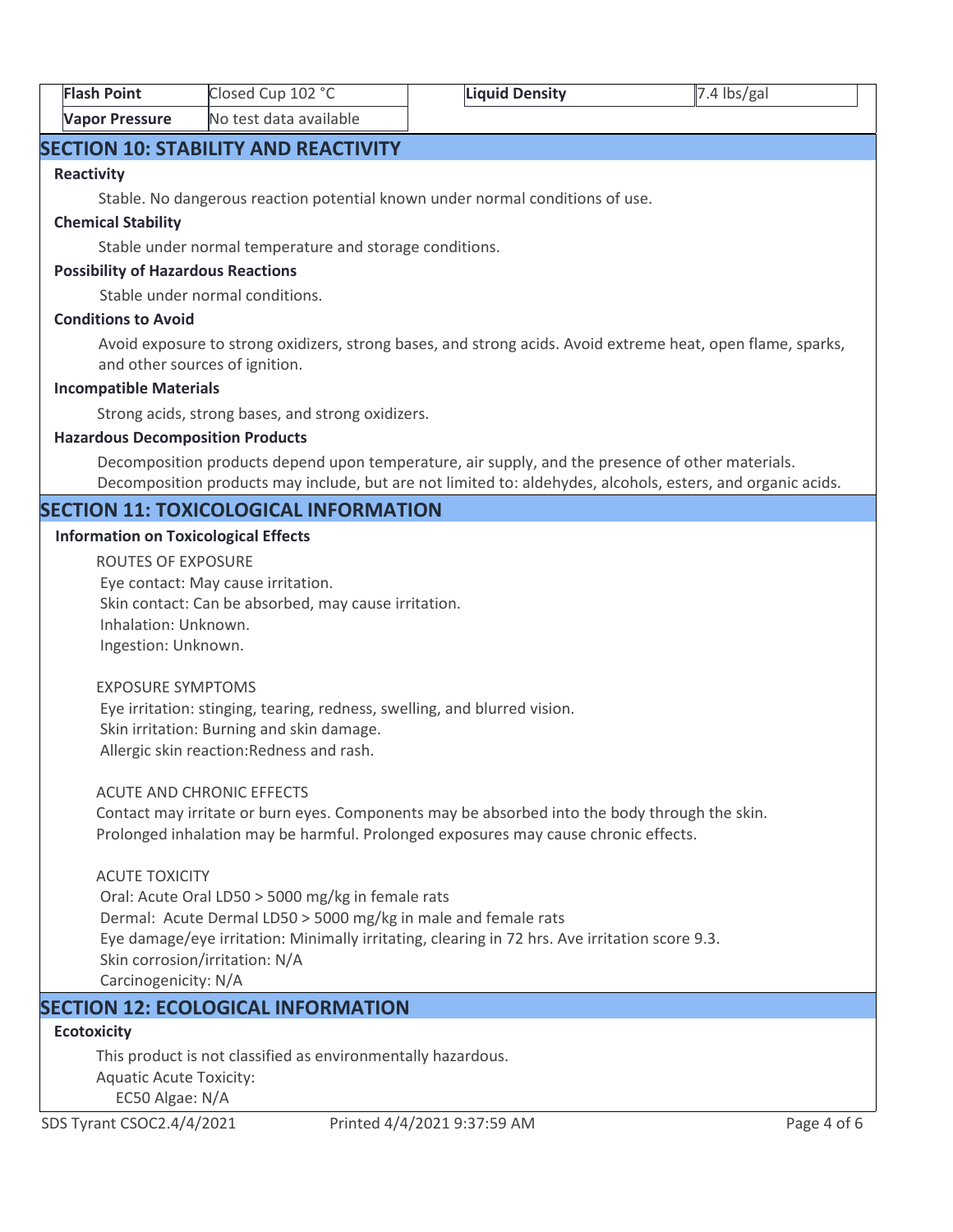LC50 Crustacea: N/A LC50 Fish: N/A

#### **Persistence and Degradability**

Material is readily biodegradable.

#### **Bioaccumulative Potential**

No data available.

#### **Mobility in Soil**

No data available.

#### **Other Adverse Effects**

No other known adverse effects.

#### **SECTION 13: DISPOSAL CONSIDERATIONS**

#### **Waste Treatment Methods**

Do not reuse empty container. Triple rinse, then offer for recycling or disposal in a sanitary landfill, or by other means in accordance with local, state, and federal regulations.

Dispose of waste materials at an approved waste disposal facility. Do not dump material in sewer or any body of water, or on the ground.

# **SECTION 14: TRANSPORT INFORMATION**

#### **Transportation**

DOT Non-Bulk: Not Regulated DOT Bulk: Not Regulated

#### **SECTION 15: REGULATORY INFORMATION**

#### **Safety, Health, and Environmental Regulations**

NFPA Hazard Rating: (0 = Least, 1= Slight, 2=Moderate, 3=High, 4= Severe)

- 0 Health
- 1 Fire
- 0 Reactivity

SARA Title III Hazard Notification and Reporting:

 Section 302 Extremely Hazardous Substances: This product is not known to contain any Extremely Hazardous Substances.

Sections 311 and 312 Hazard Categories:

Immediate (Acute) Health Hazard: No

Delayed (Chronic) Health Hazard: No

- Fire Hazard: No
- Reactive Hazard: No

Sudden Release of Pressure Hazard: No

 Section 313 Toxic Chemical Release: This product does not contain any chemical components that exceed the threshold reporting quantities in Section 313.

CERCLA Hazardous Substances List (40 CFR 302.4): Not listed

U.S. Toxic Substances Control Act (TSCA): All components of this product are on the TSCA Inventory or are exempt from TSCA Inventory requirements under 40 CFR 720.30